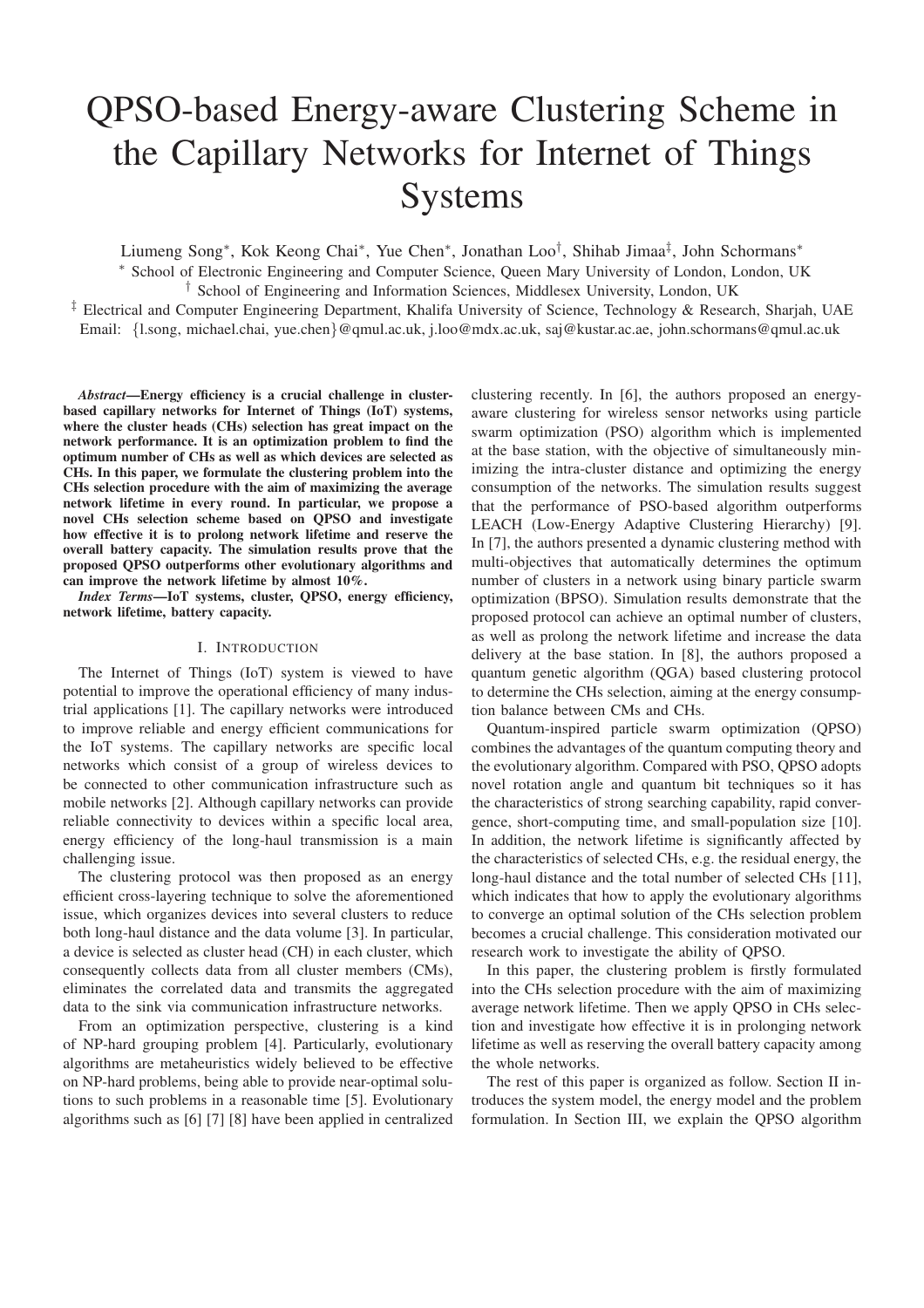in detail and how to apply QPSO to obtain the optimal CHs coalition with the objective of network lifetime longevity. Simulation results are provided in Section IV, and conclusions are drawn in Section V.

## II. SYSTEM MODEL AND PROBLEM FORMULATION

*A. System model*



Fig. 1. System model

The system model shown in Fig. 1 considers a capillary networks for IoT systems with  $\mathcal{N}_{total}$  power-constrained wireless devices:  $N_{CH}$  CHs and  $N_{CM}$  CMs, where  $N_{total}$  =  $N_{CH} + N_{CM}$ . All devices are randomly distributed over the capillary networks with following assumptions:

- All wireless devices are homogeneous and energy constrained.
- All wireless devices are aware of their geographical locations and residual energies.
- All wireless devices are equipped with short-range local area wireless radio, e.g. IEEE 802.15.4.
- All devices are capable of operating in data collection and aggregation mode.
- A static capillary gateway is equipped with two radio interfaces: the local area capillary radio to communicate with the capillary networks and the cellular radio to communicate with the IoT systems.

The transmission is operated in two phases of one round as shown in Fig. 2: set-up phase and steady state phase. During the set-up phase, the gateway executes the clustering algorithm and informs every device with its role. The steady state phase consists of several time frames. During one time frame, all devices collect and transmit data in time division multiple access (TDMA) scheduling. Denote the duration of one time frame to be  $t_{\Delta}$  and number of time frames of the steady state phase in one round to be  $\mathcal{N}_{frame}$ . In general, compared with the duration of the steady state phase, the duration of set-up phase is much shorter, which can be omitted, therefore the duration time of one round is  $T_{round} = t_{\Delta} \times \mathcal{N}_{frame}$ .



Fig. 2. Transmission structure in cluster-based IoT system

#### *B. Energy model*

Assume the connection between CMs and CHs as well as the connection between CHs and the gateway are all modelled by the flat Rayleigh-fading channel. And the modulation scheme is binary phase-shift keying (BPSK). Assume the data packet is  $L$  bits for all devices. With these assumptions, when a source device transmit data to a destination device, the transmission energy consumption per bit  $\bar{E}_b$  can be approximated as [12]

$$
\bar{E}_b = \frac{(4\pi)^2 M_l N_f N_0 d^{\kappa}}{G_T G_R \lambda^2 P_b},\tag{1}
$$

where d is the transmission distance,  $\lambda$  is the carrier wavelength,  $\kappa$  is the path loss coefficient,  $M_l$  is the link margin,  $N_f$  is the receiver noise figure,  $N_0$  is the single-sided thermal noise power spectral density,  $G_T$  and  $G_R$  are the transmitter and receiver antenna gain respectively,  $P<sub>b</sub>$  is the required bit error ratio (BER).

We adopt the energy consumption per bit of the source device in [12], which is expressed as below

$$
E_{bt} = (1+\alpha)\bar{E}_b + \frac{P_{ct}}{R_b},\tag{2}
$$

where  $\alpha$  is a constant about the drain efficiency of radio frequency (RF) power amplifier and the modulation,  $P_{ct}$  is the power consumption of transmission circuit and  $R_b$  is the transmission bit rate.

On the other hand, when a destination device receives data from a source device, the energy consumption is

$$
E_{br} = \frac{P_{cr}}{R_b},\tag{3}
$$

where  $P_{cr}$  is the power consumption of receiver circuit.

#### *C. Problem formulation*

In this work, we focus on the intra-cluster and inter-cluster energy consumption of data transmission in all rounds.

For every round, each CM transmits data to its CH based on TDMA scheme in each cluster, thus the overall intra-cluster energy consumption for the  $i$ -th cluster is,

$$
E_{intra}(i) = L \sum_{j=1}^{n_i} E_{bt}(j) + n_i L E_{br}(i)
$$
  
=  $L \sum_{j=1}^{n_i} [(1+\alpha) \frac{(4\pi)^2 M_l N_f N_0 d_j^{\kappa}}{G_T G_R \lambda^2 P_b} + \frac{P_{ct}}{R_b}] + \frac{n_i L P_{cr}}{R_b},$  (4)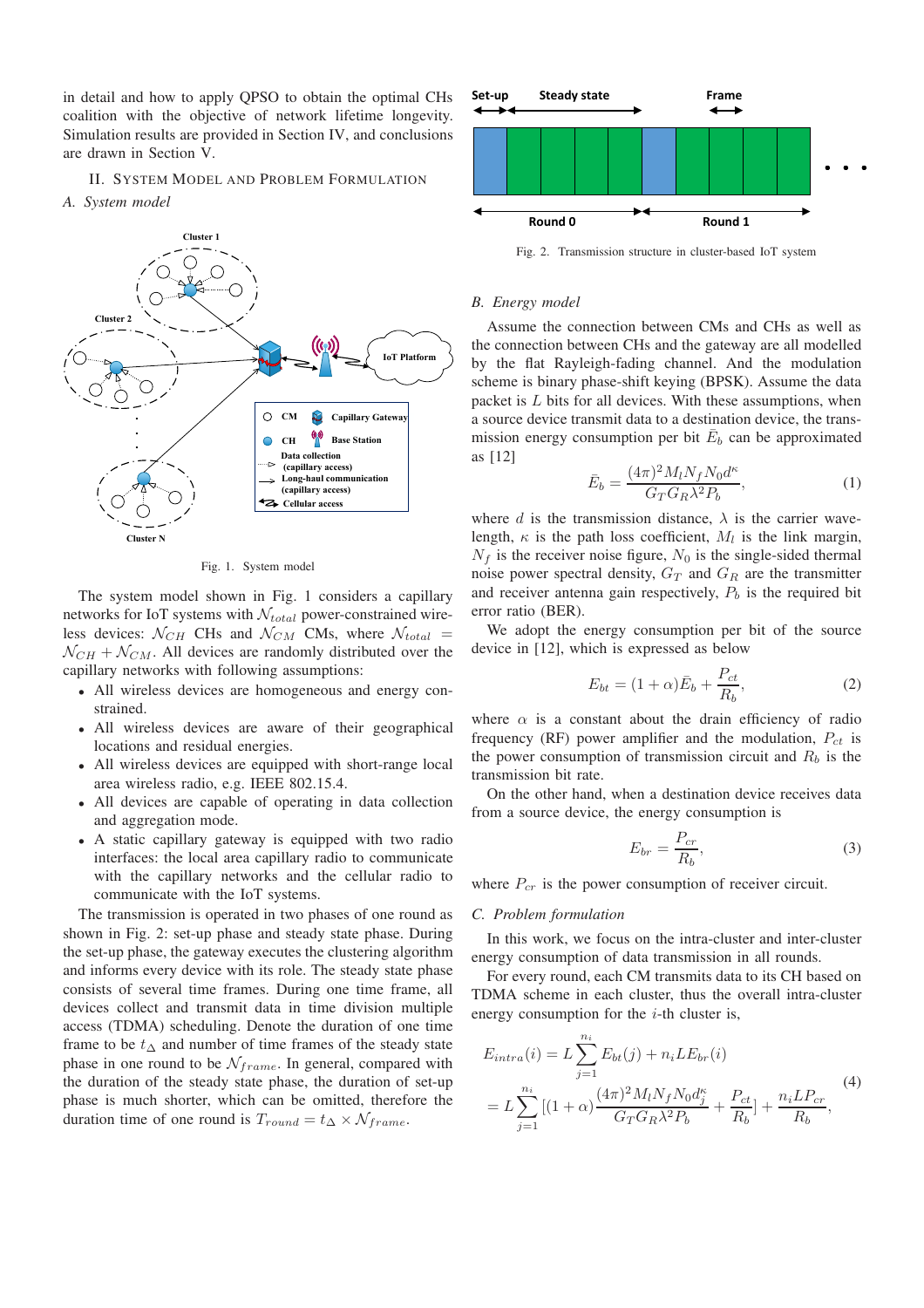where  $d_j$  is the distance between CM j and CH i, and  $n_i$  is the CMs number of the  $i$ -th CH.

CHs are responsible for data aggregation. As referred to [13], assume the data aggregation scheme is uniform aggregation, and the aggregation factor is  $\gamma_{agg}$ . Then the packet size after data aggregation of CH  $i$  in this phase is

$$
L_{agg}(i) = \gamma_{agg} n_i L. \tag{5}
$$

The data aggregation energy consumption of CH  $i$  is

$$
E_{agg}(i) = L_{agg}(i)\bar{E}_{agg},\tag{6}
$$

where  $\bar{E}_{agg}$  is the energy consumption per bit in data aggregation phase and depends on the algorithm complexity.

After data collection and aggregation, CHs transmit the aggregated data to the capillary gateway, therefore, the intercluster energy consumption of CH  $i$  is

$$
E_{inter} = \sum_{i=1}^{N_{CH}} L_{agg}(i)(E_{bt}(i) + E_{br})
$$
  
= 
$$
\sum_{i=1}^{N_{CH}} L_{agg}(i)[(1+\alpha)\frac{(4\pi)^2 M_l N_f N_0 d_i^{\prime \kappa}}{G_T G_R \lambda^2 P_b} + \frac{P_{ct} + P_{cr}}{R_b}],
$$
  
(7)

where  $d_i$  is the distance between CH i and the capillary gateway.

Therefore, the overall network energy consumption can be derived as

$$
E_{net} = E_{inter} + \sum_{i=1}^{N_{CH}} (E_{intra}(i) + E_{agg}(i)).
$$
 (8)

Correspondingly, we can also obtain the energy consumption of CM j denoted by  $E(j)$  in this round,

$$
E(j) = L \left[ (1 + \alpha) \frac{(4\pi)^2 M_l N_f N_0 d_j^{\kappa}}{G_T G_R \lambda^2 P_b} + \frac{P_{ct}}{R_b} \right].
$$
 (9)

Similarly, the energy consumption of CH  $i$  denoted by  $E(i)$ in this round is,

$$
E(i) = L \frac{P_{cr}}{R_b} + L_{agg} \bar{E}_{agg} + L_{agg} \left[ (1 + \alpha) \frac{(4\pi)^2 M_l N_f N_0 d_i^{\prime \kappa}}{G_T G_R \lambda^2 P_b} + \frac{P_{ct}}{R_b} \right].
$$
 (10)

In addition, the capillary network lifetime is defined as the duration from the deployment of the capillary network to the time that the battery of the first device is fully drained [14]. In this paper, we use average estimated average network lifetime as the fitness value of the proposed algorithm. Denote the residual energy of device n to be  $E_r(n)$ . Then the estimated lifetime of device *n* which denoted by  $T_n$  is,

$$
T_n = \frac{E_r(n)}{E(n)}.\t(11)
$$

The average estimated network lifetime  $T_{net}^r$  in the round r is

$$
T_{net}^r = \frac{\sum_{n=1}^{N_{total}} T_n^r}{N_{total}}.
$$
\n(12)

The research problem is to find the optimal CHs coalition  $\Lambda = \{CH_1^r, \cdots, CH_{N_{CH}}^r\}$  at each round in order to optimize  $T_{net}^r$ , which is expressed as

$$
\begin{array}{ll}\n\text{maximize } T_{net}^r.\n\end{array} \n\tag{13}
$$

# III. DESCRIPTION AND ANALYSIS OF QPSO ALGORITHM

#### *A. Quantum Particle Swarm Optimization*

PSO is an evolutionary computing technique based on the bird flocking principle. In PSO, a swarm consists of several particles and each particle represents a candidate solution to the optimization problem.

QPSO uses quantum coding mechanism to encode each particle by a quantum bit. In [15], a quantum bit is defined as a pair of composite numbers  $(\alpha, \beta)$ , where  $|\alpha|^2 + |\beta|^2 = 1$ and  $\alpha > 0$ ,  $\beta > 0$ .  $|\alpha|^2$  gives the probability that the quantum bit is found in '0' state and  $|\beta|^2$  gives the probability that the quantum bit is found in ′1 ′ state. Then the quantum velocity of the particle  $m$  at generation  $t$  is defined as

$$
\mathbf{v}_m^t = \begin{bmatrix} \alpha_{m1}^t & \alpha_{m2}^t & \cdots & \alpha_{mR}^t \\ \beta_{m1}^t & \beta_{m2}^t & \cdots & \beta_{mR}^t \end{bmatrix},
$$
 (14)

where  $m \in [1, 2, \dots, h]$ , h is the number of particles and  $R = \mathcal{N}_{cand}$  which indicates the number of CH candidates  $\sqrt{1 - \alpha_{mn}^2}$ , we can simplify Eq. (14) as and will be further explained in Section III-B. Since  $\beta_{mn} =$ 

$$
\mathbf{v}_m^t = \left[ \begin{array}{cccc} \alpha_{m1}^t & \alpha_{m2}^t & \cdots & \alpha_{mR}^t \end{array} \right]. \tag{15}
$$

The quantum particle position according to Eq. (15) can be expressed as

$$
x_{mn}^t = \begin{cases} 1 & \text{if } \delta_{mn} > (v_{mn}^t)^2 \\ 0 & \text{if } \delta_{mn} \le (v_{mn}^t)^2 \end{cases}, \quad (16)
$$

where  $\delta_{mn} \in [0, 1]$  is a uniform random number. In this paper, the quantum position indicates whether the device  $n$  is a CH in particle m:  $x_{mn}^t = 1$  represents that device n in particle  $m$  is a CH at generation  $t$ ; otherwise, device  $n$  in particle  $m$ is a CM at generation  $t$ . Therefore each particle in this paper represents a candidate solution of a particular CHs coalition, and the fitness value of each particle can then be obtained by Eq. (12).

Denote the fitness value of particle  $m$  at generation  $t$  to be  $f_m^t$ , then the local individual optimum fitness value (the best fitness value of particle *m*)  $f_m^{pbest}$  and the corresponding local individual optimum position  $p_m$  is defined as below,

$$
f_m^{pbest} = \max\{f_m^1, f_m^2, \cdots, f_m^t\},\tag{17}
$$

$$
\mathbf{p}_m = \mathbf{x}_m^{pbest}.\tag{18}
$$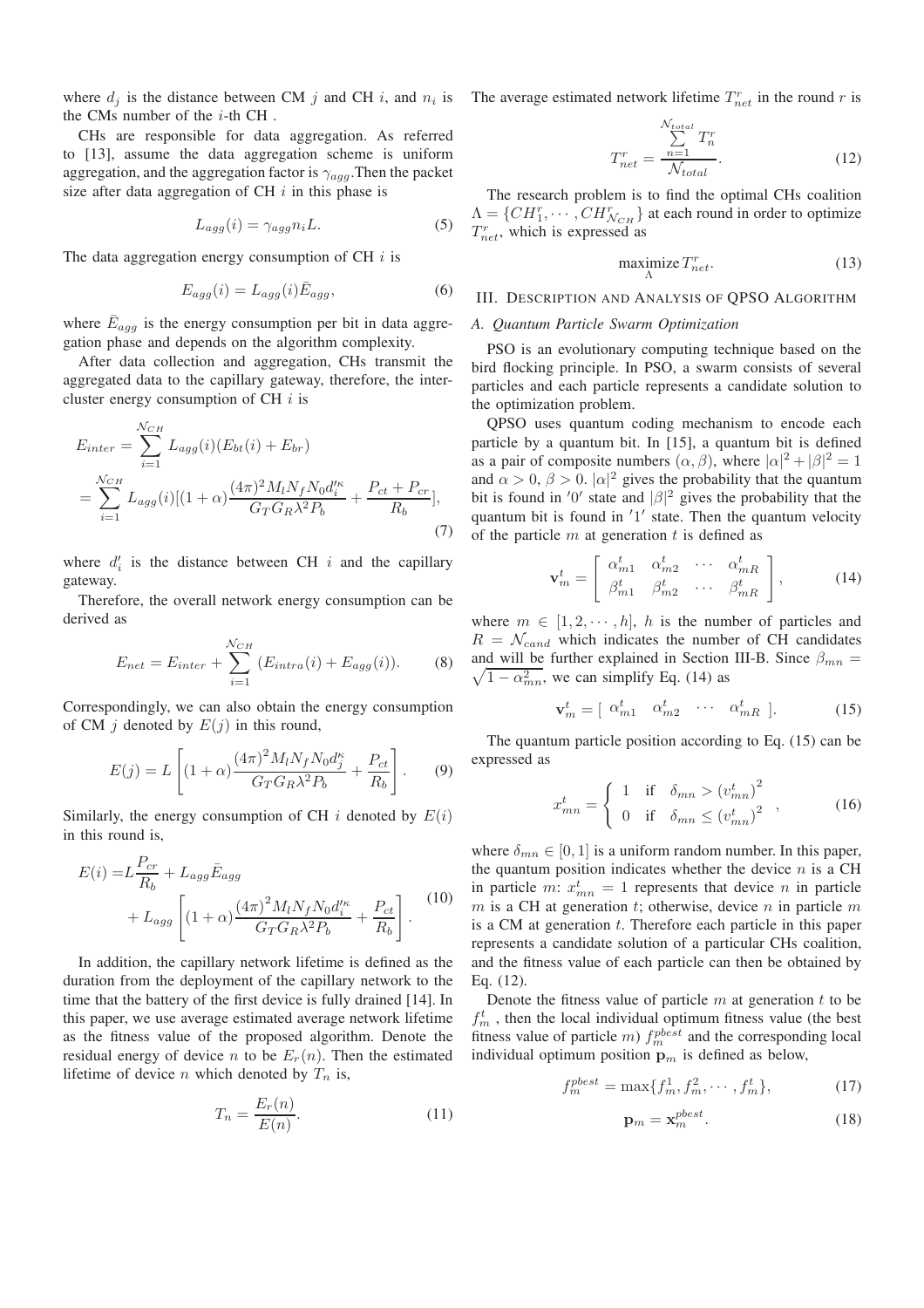Similarly, the global optimum fitness value (the best fitness value of all particles)  $f_{gbest}$  and the corresponding global optimum position  $\mathbf{p}_q$  is defined as below,

$$
f_{gbest} = \max\{f_1^{pbest}, \cdots, f_m^{pbest}, \cdots, f_h^{pbest}\},\qquad(19)
$$

$$
\mathbf{p}_g = \mathbf{p}_{gbest}.\tag{20}
$$

At generation  $t + 1$ , the quantum rotation angle  $\theta_{mn}^{t+1}$  is updated by

$$
\theta_{mn}^{t+1} = k_1(p_{mn} - x_{mn}^t) + k_2(p_{gn} - x_{mn}^t), \qquad (21)
$$

where  $k_1$  and  $k_2$  are two positive learning factors of cognitive and social acceleration factors, respectively. As referred to [16], we set  $k_1 = \frac{1}{5}\zeta_1$  and  $k_2 = \frac{4}{5}\zeta_2$  where  $\zeta_1$  and  $\zeta_2$  are Gaussian distributed random numbers with zero mean and unit variance.

If  $\theta_{mn}^{t+1} \neq 0$ , the updated velocity of quantum particle m at  $t + 1$  generation is,

$$
v_{mn}^{t+1} = |v_{mn}^t \times \cos \theta_{mn}^{t+1} - \sqrt{1 - (v_{mn}^t)^2} \times \sin \theta_{mn}^{t+1}|.
$$
 (22)

If  $\theta_{mn}^{t+1} = 0$  and  $r < c_1$ , the updated velocity of quantum particle m at  $t + 1$  generation is,

$$
v_{mn}^{t+1} = \sqrt{1 - (v_{mn}^t)^2},\tag{23}
$$

where  $r$  is a uniform random number between 0 and 1, and  $c_1$  is a constant which refers to the mutation probability,  $c_1 \in$  $[0, 1/R]$ .

## *B. QPSO based CHs selection clustering algorithm*

The CHs selection process based on QPSO is executed by the capillary gateway and is summarized in Algorithm 2. The clustering procedure is summarized in Algorithm 1. Note that in order to ensure that the selected CHs are of sufficient energy, CH candidates are selected beforehand. Denote the CH candidates percentage to be  $\mathcal{P}_{CH}$ , then the number of CH candidates is  $\mathcal{N}_{cand} = \mathcal{P}_{CH} \times \mathcal{N}_{total}$ . Only first  $\mathcal{N}_{cand}$ devices with highest residual energy level among the scenario are eligible to be CHs for this round. If the residual energy of different nodes are the same, the long-haul distance is considered, i.e. devices close to the gateway is more likely to be selected as CH candidates.

#### IV. SIMULATION RESULTS

Assume 200 devices powered by AAA Carbon-zinc battery  $(1.1V, 320mA)$  [17] are randomly distributed located within a square with 500m side length. The gateway is 250m away from the closest device. The system parameters are given in Table I.

In terms of battery energy conversion, We use following battery capacity model [18] to convert the energy consumption  $E(J)$  to Watt-hours  $E(Wh)$ ,

$$
E(J) = Q(mAh) \times V(v) \times 3600
$$
  
\n
$$
E(Wh) = Q(mAh) \times V(v)
$$
  
\n
$$
E(Wh) = \frac{E(J)}{3600}.
$$
\n(24)

# Algorithm 1 Clustering in capillary networks for IoT systems

1: **while**  $\exists n.Er(n) > 0$  **do**<br>2: Set-up phase initializ

- Set-up phase initialization. Every device reports its location and residual energy to the gateway.
- 3: CHs candidates selection.
- 4: CHs selection. The CHs selection algorithm is explained in Algorithm 2.
- 5: Cluster formation. Each CH introduces itself to be a CH by broadcasting a CH-JOIN message. Every non-CH device choose the closest CH to form cluster according to the received signal strength of CH-JOIN message.
- 6: Steady-state phase data transmission. The network performs intra-cluster and inter-cluster data transmission in every frame.

# 7: end while

| <b>Algorithm 2 QPSO-based CHs selection scheme</b>                                             |  |  |
|------------------------------------------------------------------------------------------------|--|--|
| for each $m \in [1, 2, \cdots, h]$ do<br>1:                                                    |  |  |
| for each $n \in [1, 2, \cdots, \mathcal{N}_{cand}]$ do<br>2:                                   |  |  |
| Set $x_{mn}^1$ by 0 or 1 randomly<br>3:                                                        |  |  |
| Set $v_{mn}^1 = 1/\sqrt{2}$<br>4:                                                              |  |  |
| end for<br>5:                                                                                  |  |  |
| 6:                                                                                             |  |  |
| Update $f_m^1$ by Eq. (12)<br>Set $f_m^{pbest} = f_m^1$<br>7:                                  |  |  |
| Set $\mathbf{p}_m = \mathbf{x}_m^1$<br>8:                                                      |  |  |
| end for<br>9:                                                                                  |  |  |
| Update $f_{gbest}$ by Eq. (19)<br>10:                                                          |  |  |
| Update $\mathbf{p}_q$ by Eq. (20)<br>11:                                                       |  |  |
| for each $t \in [1, 2, \cdots, T_{max} - 1]$ do<br>12:                                         |  |  |
| for each $m \in [1, 2, \dots, h]$ do<br>13:                                                    |  |  |
| for each $n \in [1, 2, \cdots, \mathcal{N}_{cand}]$ do<br>14:                                  |  |  |
| Update $\theta_{mn}^{t+1}$ by Eq. (21)<br>Update $v_{mn}^{t+1}$ by Eq. (22) or Eq. (23)<br>15: |  |  |
| 16:                                                                                            |  |  |
| Update $x_{mn}^{t+1}$ by Eq. (16)<br>17:                                                       |  |  |
| end for<br>18:                                                                                 |  |  |
| Update $f_m^{t+1}$ by Eq. (12)<br>19:                                                          |  |  |
| if $f_m^{t+1} < f_m^{pbest}$ then<br>Set $f_m^{pbest} = f_m^{t+1}$<br>20:                      |  |  |
| 21:                                                                                            |  |  |
| Set $\mathbf{p}_m = \mathbf{x}_m^{t+1}$<br>22:                                                 |  |  |
| end if<br>23:                                                                                  |  |  |
| end for<br>24:                                                                                 |  |  |
| Update $f_{gbest}^{t+1}$ by Eq.(19)<br>25:                                                     |  |  |
| <b>if</b> $f_{gbest}^{t+1} < f_{gbest}$ then<br>Set $f_{gbest} = f_{gbest}^{t+1}$<br>26:       |  |  |
| 27:                                                                                            |  |  |
| Update $\mathbf{p}_q$ by Eq. (20)<br>28:                                                       |  |  |
| end if<br>29:                                                                                  |  |  |
| end for<br>30:                                                                                 |  |  |
| 31: <b>return</b> $\mathbf{p}_q$ as the optimum CHs coalition $\Lambda$                        |  |  |
|                                                                                                |  |  |

By Eq. (24), the initial battery capacity of all devices is  $1268J$ in energy and  $0.35Wh$  in Watt-hours in the defined scenario.

In this work, we compare the proposed QPSO algorithm with three evolutionary algorithms: PSO [6], BPSO [7] and QGA [8].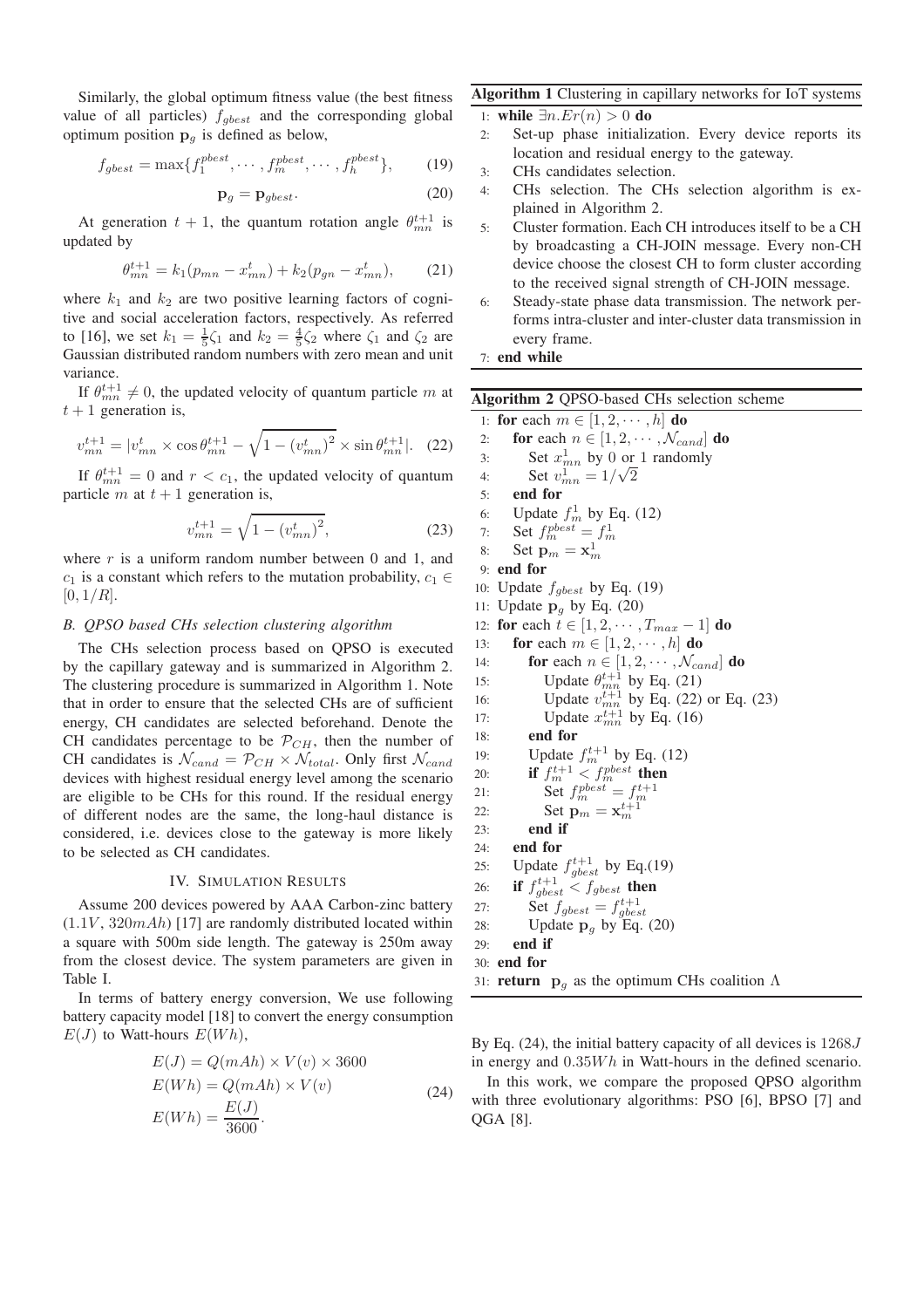TABLE I SYSTEM PARAMETERS

| $M_l = 40dB$               | $N_f = 10dB$        | $N_0 = -171dBm/Hz$       |
|----------------------------|---------------------|--------------------------|
| $\kappa=2.5$               | $G_T G_R = 5dB_i$   | $\lambda = 0.12m$        |
| $P_h = 10^{-3}$            | $\alpha = 0.47$     | $R_h = 10kbps$           |
| $P_{ct} = 98.2 mW$         | $P_{cr} = 112.5 mW$ | $L = 100bit$             |
| $\gamma_{a\bar{q}q} = 0.5$ | $N_{frame} = 24$    | $\mathcal{P}_{CH} = 0.2$ |
| $t_{\Delta} = 30$ min      | $E_{aaa} = 5nJ/bit$ |                          |

First, one of the main difficulties of applying an evolutionary algorithm to a given problem is to decide an appropriate set of parameter values [19]. In order to find the optimum particle number and generation for the assumed scenario, we compare in Fig. 3 the fitness value of different number of particles for the proposed QPSO algorithm. Obviously, the fitness value increases dramatically in the first 50 generations as all particles are flying in the solution space moving towards the optimum global fitness value. Then the fitness value converges to the similar points because all particles have found global optimum solution. Note that the fitness values of QPSO algorithm with a different particle number remains constant after 200 generations. Most importantly, with the increase of particles number from 30 to 100, the improvement of fitness value is not significant. In addition, more particles means more timeconsuming computation in evolutionary algorithms. Therefore, we set the optimum particles number to be 30 and generation to be 200 for all the algorithms simulated in this paper.



Fig. 3. Number of generations vs. fitness value

Fig. 4 depicts the fitness value of the four algorithms against the number of generations. Similar to Fig. 3, all algorithms can converge to the optimum fitness value with the increase of generation. It is obvious that the proposed QPSO algorithm can find the best cluster coalitions compared with other three algorithms by the best fitness value in Eq. (12).

Moreover, in Fig. 5 we compare the overall residual battery capacity of all devices among the scenario. It can be seen that the proposed QPSO algorithm can prolong the network lifetime compared with PSO, BPSO and QGA. In particular, the overall residual battery capacity decreases significantly



Fig. 4. Number of generations vs. fitness value

after 2000 hours, but QPSO outperforms other algorithms due to optimum CHs selection and more evenly distributed energy consumption.



Fig. 5. Number of hours vs. overall residual battery capacity

Fig. 6 shows the number of alive nodes of the four algorithms with respect to the number of hours. The first device died after about 2000 hours for all algorithms, followed by an increasing number of dead nodes from 2000 hours to 4500 hours. This is because the devices close to the gateway is more likely to be selected as CHs and run out of energy quicker, and the long-haul transmission requires more energy consumption after the death of those devices. In addition, almost all devices of PSO, BPSO and QGA enter dead status at 5500 hours, however, the proposed QPSO algorithm can prolong the network lifetime of the assumed scenario by another 500 hours (about 10%).

Finally, we showed that the number of CHs of all algorithms in Fig. 7. Similar to Fig. 6, the number of CHs decreases with less alive nodes after 2000 hours. Although the QPSO outperforms other algorithms in Fig. 4 - Fig. 6, the number of